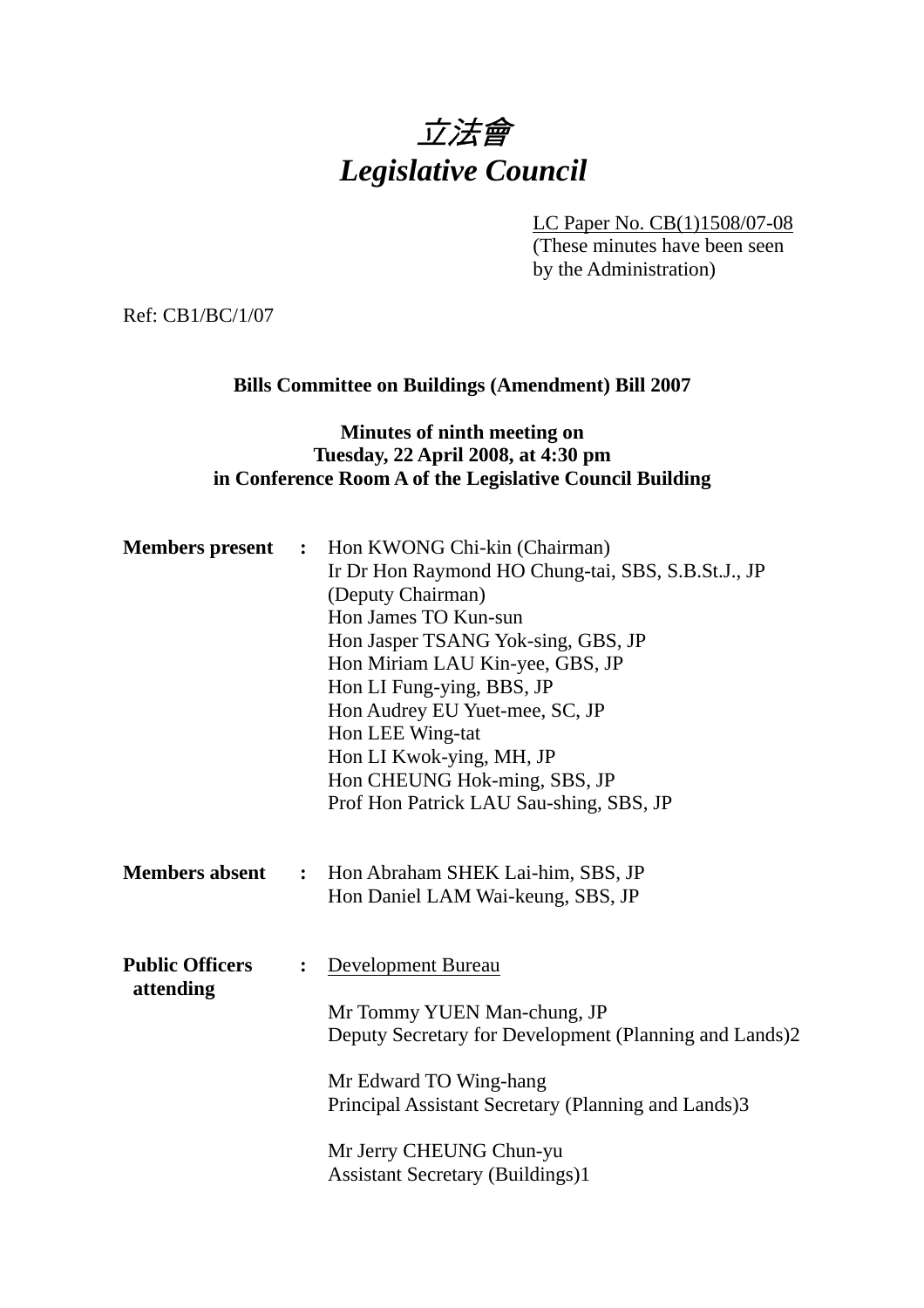|               |    |                                                                                                                          | <b>Buildings Department</b>                                                                                                                                                                                     |  |
|---------------|----|--------------------------------------------------------------------------------------------------------------------------|-----------------------------------------------------------------------------------------------------------------------------------------------------------------------------------------------------------------|--|
|               |    |                                                                                                                          | Mr CHEUNG Hau-wai, JP<br>Director of Buildings                                                                                                                                                                  |  |
|               |    |                                                                                                                          | Mr LAM Siu-tong<br><b>Assistant Director (Support)</b>                                                                                                                                                          |  |
|               |    |                                                                                                                          | <b>Department of Justice</b>                                                                                                                                                                                    |  |
|               |    |                                                                                                                          | Mr Allen LAI Kai-pang<br><b>Senior Government Counsel</b>                                                                                                                                                       |  |
|               |    |                                                                                                                          | Ms Carmen CHU Ying-hung<br><b>Senior Government Counsel</b>                                                                                                                                                     |  |
|               |    |                                                                                                                          | Miss Selina LAU Suet-ching<br><b>Senior Government Counsel</b>                                                                                                                                                  |  |
|               |    | <b>Clerk in attendance:</b>                                                                                              | Ms YUE Tin-po<br>Chief Council Secretary (1)3                                                                                                                                                                   |  |
|               |    | <b>Staff in attendance :</b>                                                                                             | Mr Stephen LAM<br><b>Assistant Legal Adviser 4</b>                                                                                                                                                              |  |
|               |    |                                                                                                                          | Ms Guy YIP<br>Senior Council Secretary (1)5                                                                                                                                                                     |  |
| <u>Action</u> | I. | <b>Confirmation of minutes of meeting</b><br>(LC Paper No. CB(1)1293/07-08<br>-- Minutes of meeting on 27 March<br>2008) |                                                                                                                                                                                                                 |  |
|               |    |                                                                                                                          | The minutes of the meeting held on 27 March 2008 were confirmed.                                                                                                                                                |  |
|               | П. |                                                                                                                          | <b>Meeting with the Administration</b><br>(LC Paper No. $CB(1)1295/07-08(01)$<br>-- Administration's<br>response<br>to<br>raised<br>the<br>issues<br><b>Bills</b><br>at<br>Committee meeting on 7 April<br>2008 |  |
|               |    | LC Paper No. CB(3)173/07-08                                                                                              | The Bill                                                                                                                                                                                                        |  |

- 2 -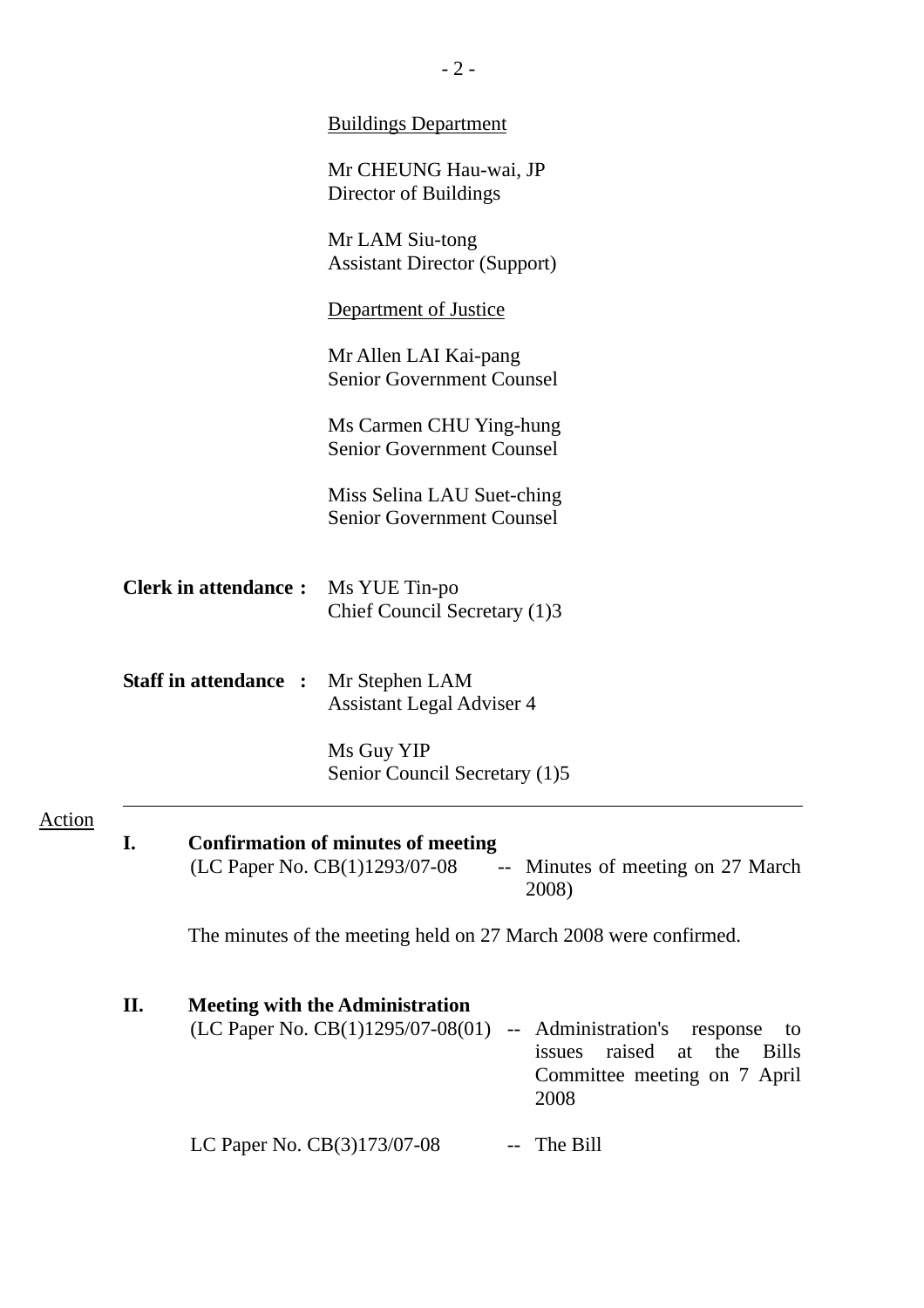| LC Paper No. $CB(1)473/07-08(01)$                  | -- Marked-up copy of the Bill<br>prepared by the Legal Service<br><b>Division</b>                                                                        |
|----------------------------------------------------|----------------------------------------------------------------------------------------------------------------------------------------------------------|
| LC Paper No. $CB(1)1043/07-08(01)$                 | -- Draft Revisions to the Bill –<br>Clause 3                                                                                                             |
| LC Paper No. $CB(1)1146/07-08(01)$                 | -- Draft Revisions to the Bill –<br>Clauses 6, 7, 9, 13, 15, 18, 21,<br>22, 24, 26, 27, 28 and 42                                                        |
| Other relevant papers<br>Ref: DEVB(PL-B) 30/30/120 | -- The Legislative Council Brief<br>on "Buildings (Amendment) Bill<br>issued by<br>2007"<br>the<br>Development Bureau                                    |
| LC Paper No. $CB(1)927/07-08(02)$                  | -- Preliminary draft of Building<br>(Minor Works and Related<br>Matters) Regulation<br>and<br>Schedule of Minor Works<br>provided by the Administration) |

2. The Bills Committee deliberated (Index of proceedings attached at **Appendix**).

The Administration's response to issues raised at the meeting held on 7 April 2008 and clause-by-clause examination of the Bill

- Admin 3. The Administration was requested to provide written information on whether the time when the appointment of registered professionals/registered minor works contractors (RMWCs) was made or the minor works actually commenced should be regarded as the material time in proving that "a person for whom minor works are carried out" had knowingly contravened the proposed section 40(1AB).
- Admin 4. The Administration undertook to:
	- (a) consider spelling out more clearly in the Bill the legislative intent that when an agent, on behalf of a building owner/tenant, directly appointed registered professionals and/or RMWCs to undertake a minor works project, the agent would be regarded as "the person for whom minor works are to be carried out" as stated in proposed sections 4A and 9AA;
	- (b) further consider how the criminal liabilities against non-compliance with the proposed minor works control regime by building professionals, contractors and building owners/tenants should be defined; and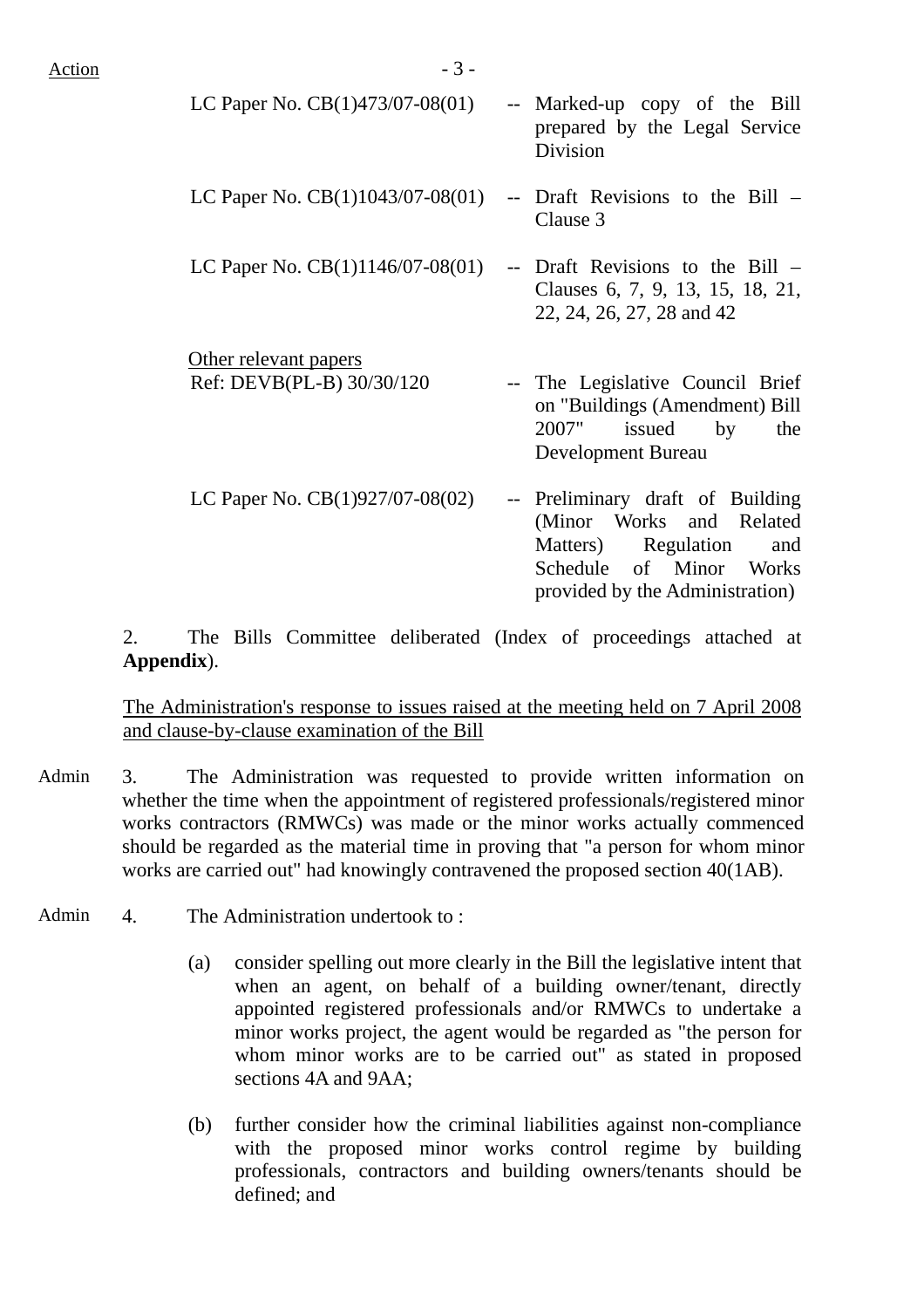(c) move a Committee Stage amendment to amend the Chinese version of new section 14AA in clause 16 as "如小型工程在沒有根據第 14(1)條獲建築事務監督批准及同意下展開或進行, 而第 4A(1)及 9AA(1)條已就該工程而獲符合, 則第 14(1)條並不就該工程而適 用。".

## Date of next meeting

5. The Chairman reminded members that the tenth meeting of the Bills Committee would be held on Tuesday, 29 April 2008 at 2:30 pm. Pending further information from the Administration in response to members' views on the proposed section 40(1AB) in clause 27, members agreed to discuss the clause later and to continue clause-by-clause examination of the Bill at the next meeting starting from clause 28.

## **III. Any other business**

6. There being no other business, the meeting ended at 6:30 pm.

Council Business Division 1 Legislative Council Secretariat 14 May 2008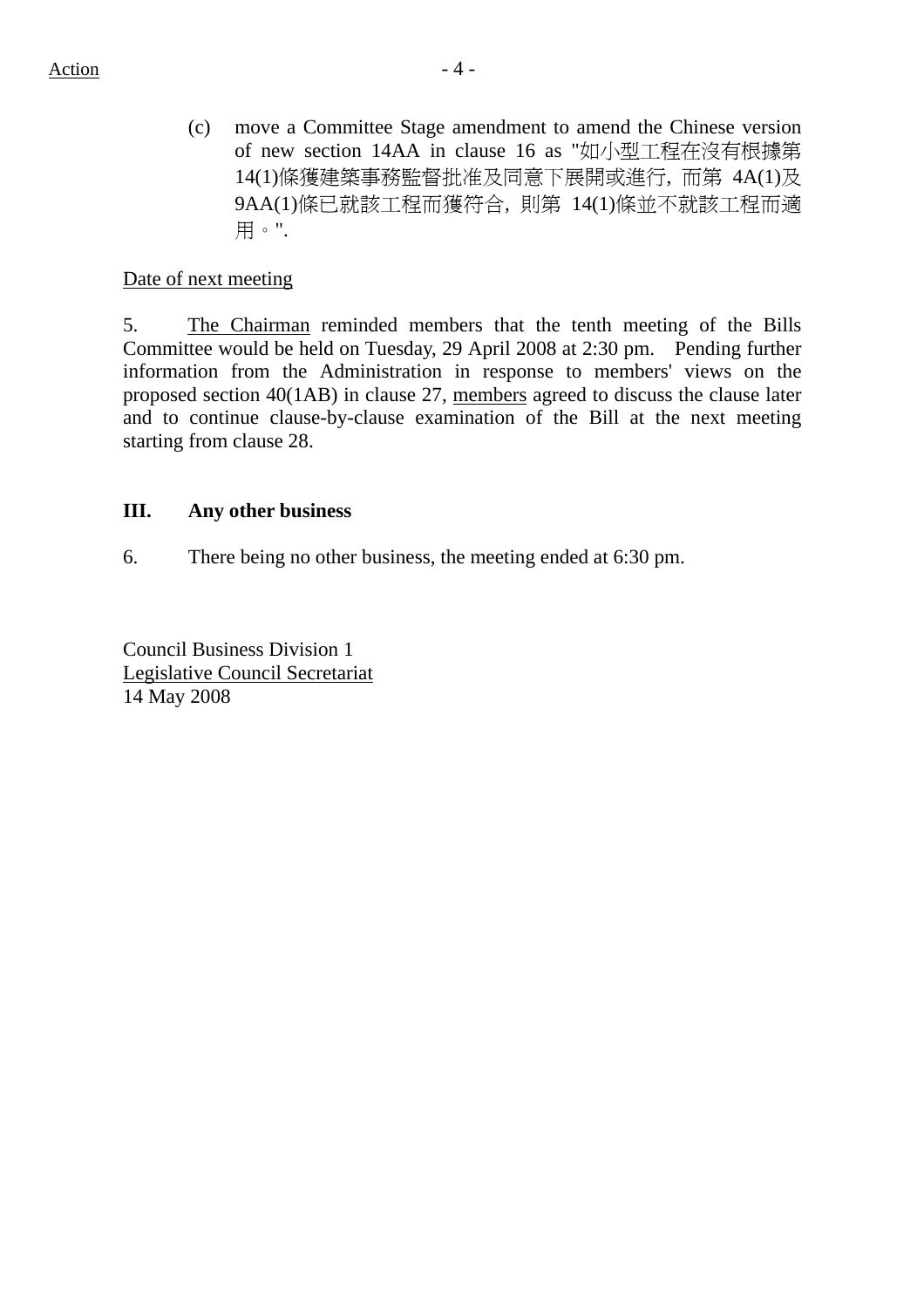#### **Proceedings of ninth meeting of Bills Committee on Buildings (Amendment) Bill 2007 on Tuesday, 22 April 2008, at 4:30 pm in Conference Room A of the Legislative Council Building**

| <b>Time</b><br>marker | <b>Speaker</b>                                                                                                                                                 | Subject(s)                                                                                                                                                                                                                                                                                                                                                                                                                                                                                                                                                                                                                                                                                                                                                                                                                                                                                                                                                                                                                                                                                                                                                                                                                                                                                                                                                                                                                                                                                                                                                                                                                                                                                                                                                                                                                                                                                                                                        | <b>Action</b><br>required                                                                              |
|-----------------------|----------------------------------------------------------------------------------------------------------------------------------------------------------------|---------------------------------------------------------------------------------------------------------------------------------------------------------------------------------------------------------------------------------------------------------------------------------------------------------------------------------------------------------------------------------------------------------------------------------------------------------------------------------------------------------------------------------------------------------------------------------------------------------------------------------------------------------------------------------------------------------------------------------------------------------------------------------------------------------------------------------------------------------------------------------------------------------------------------------------------------------------------------------------------------------------------------------------------------------------------------------------------------------------------------------------------------------------------------------------------------------------------------------------------------------------------------------------------------------------------------------------------------------------------------------------------------------------------------------------------------------------------------------------------------------------------------------------------------------------------------------------------------------------------------------------------------------------------------------------------------------------------------------------------------------------------------------------------------------------------------------------------------------------------------------------------------------------------------------------------------|--------------------------------------------------------------------------------------------------------|
| $000000 -$<br>000030  | Chairman                                                                                                                                                       | Confirmation of minutes of the meeting held on<br>27 March 2008 (LC Paper No. CB(1)1293/07-08)                                                                                                                                                                                                                                                                                                                                                                                                                                                                                                                                                                                                                                                                                                                                                                                                                                                                                                                                                                                                                                                                                                                                                                                                                                                                                                                                                                                                                                                                                                                                                                                                                                                                                                                                                                                                                                                    |                                                                                                        |
| $000031 -$<br>012751  | Chairman<br>Administration<br>Prof Patrick LAU<br>Ms Miriam LAU<br>Legal<br>Assistant<br>Adviser 4 (ALA)<br>Ms LI Fung-ying<br>Ir Dr Raymond HO<br>Mr James TO | The Administration's response to issues raised at<br>the meeting on 7 April 2008<br>(LC Paper No. $CB(1)1295/07-08(01)$ )<br>Possible measures to discharge duties of building<br>owners for the appointment of qualified persons to<br>commence or carry out minor works<br>(new sections 4A and 9AA)<br>Prof Patrick LAU suggested that RMWCs<br>(a)<br>should be required to submit to the Building<br>Authority (BA) notice of commencement of all<br>classes of minor works for prior verification by<br>the Buildings Department (BD).<br>In this<br>connection, Ms LI Fung-ying opined that a<br>simple system, not requiring notification<br>before commencement of works, should be<br>adopted for the carrying out of Class III minor<br>works so as to avoid causing unnecessary<br>burden on RMWCs concerned, in particular<br>self-employed practitioners.<br>She reminded<br>Administration to conduct<br>extensive<br>the<br>publicity to enhance public awareness of their<br>duties under the proposed minor works control<br>Ms Miriam LAU<br>regime.<br>noted<br>that<br>according to the Administration, there would<br>be pre-conditions to prove that an agent acting<br>on behalf of a building owner/tenant in a minor<br>works project would be regarded as "the<br>person for whom minor works are to be carried<br>out". However, if any of the pre-conditions<br>could not be satisfied, the duty of the building<br>owner/tenant concerned might not be entirely<br>discharged under the Buildings Ordinance<br>(Cap. 123) (BO). She noted with concern that<br>there was no exemption of liability clause<br>provided in the Bill to exclude or restrict a<br>building owner/tenant's<br>liability.<br><b>ALA</b><br>advised that as an agent might use the name of<br>the relevant building owner/tenant to sign the<br>specified form to be submitted to the BA for<br>notification of commencement/completion of | The<br>Administration to<br>take<br>action<br>as<br>stated<br>in<br>paragraph $4(a)$ of<br>the minutes |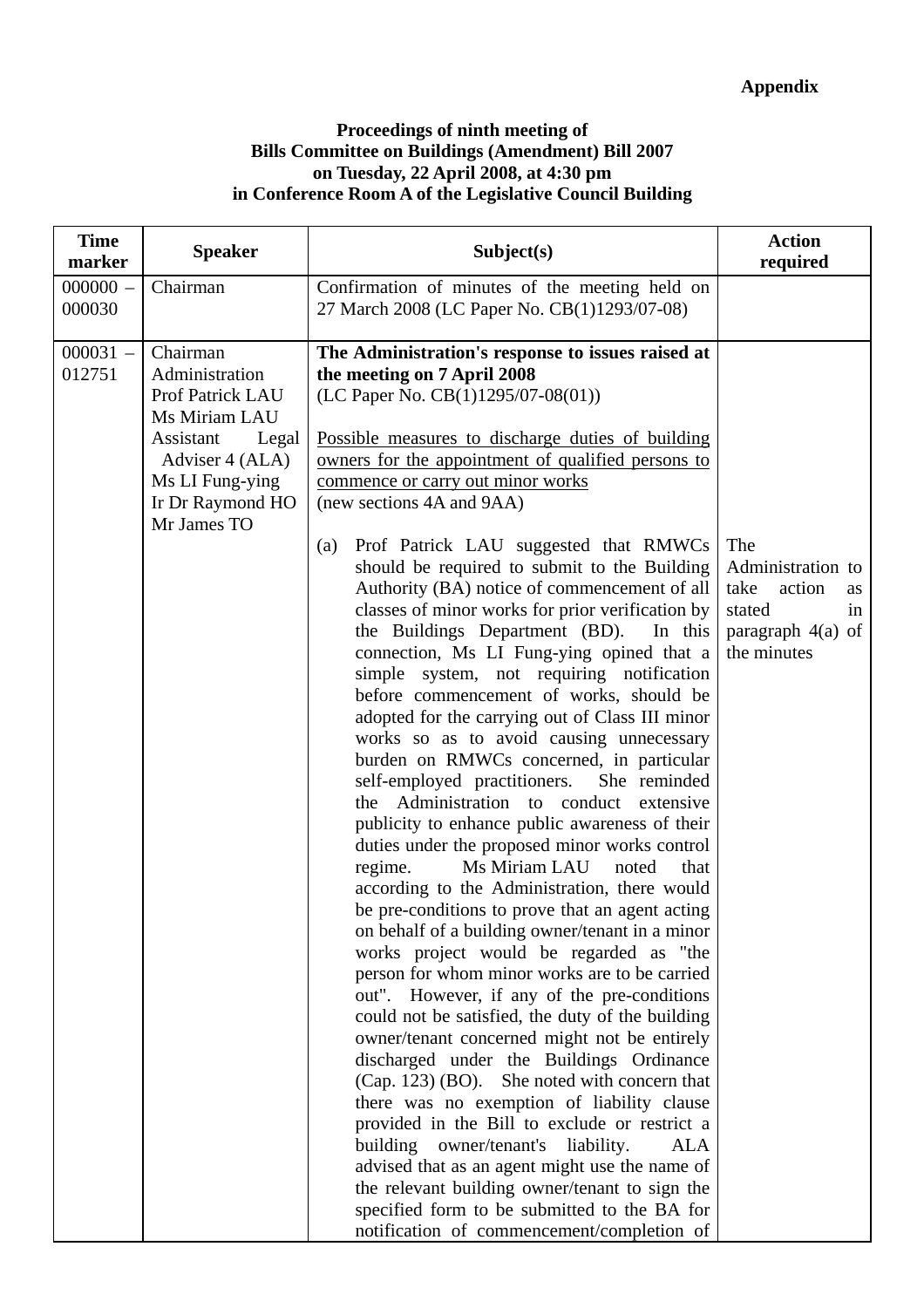| <b>Time</b><br>marker | <b>Speaker</b> | Subject(s)                                                                                                                                                                                                                                                                                                                                                                                                                                                                                                                                                                                                                                                                                                                                                                                                                                                                                                                                                                                            | <b>Action</b><br>required                                                                            |
|-----------------------|----------------|-------------------------------------------------------------------------------------------------------------------------------------------------------------------------------------------------------------------------------------------------------------------------------------------------------------------------------------------------------------------------------------------------------------------------------------------------------------------------------------------------------------------------------------------------------------------------------------------------------------------------------------------------------------------------------------------------------------------------------------------------------------------------------------------------------------------------------------------------------------------------------------------------------------------------------------------------------------------------------------------------------|------------------------------------------------------------------------------------------------------|
|                       |                | minor works without the latter's knowledge,<br>one should not rely solely on the signatory of<br>the form as proof of "the person for whom<br>minor works are to be carried out". He was<br>of the view that a provision of exemption of<br>the building owner's/tenant's liability should be<br>included in the Bill and "the person for whom<br>minor works are to be carried out" should also<br>be clearly defined. Ir Dr Raymond HO<br>that<br>rather<br>than<br>opined<br>building<br>owners/tenants, the liability for complying<br>with the BO in the carrying out of minor works<br>should be imposed on registered professionals<br>and RMWCs.                                                                                                                                                                                                                                                                                                                                              |                                                                                                      |
|                       |                | The Administration's advice that compared<br>(b)<br>building<br>with<br>owners/tenants,<br>registered<br>professionals<br><b>RMWCs</b><br>and<br>were<br>more<br>duty-bound to comply with the proposed minor<br>works control regime. Prior notification of<br>BA would be required for the commencement<br>of Classes I and II minor works but not for the<br>III<br>Class<br>Registered<br>minor<br>works.<br>professionals and RMWCs would be required<br>to submit a specified form to the BA before<br>commencement (Classes I and II minor works)<br>or after completion (Classes I, II and III minor<br>works) of a minor works project declaring their<br>eligibility to undertake the minor works as<br>recorded in the form. Where the appointment<br>of registered professionals and RMWCs was<br>made by an agent acting on behalf of a<br>building owner/tenant, the agent's name would<br>be recorded in the specified form as the one for<br>whom minor works were to be carried out. |                                                                                                      |
|                       |                | Scenarios under which a building owner/tenant<br>would not be deemed as knowingly contravening<br>the BO<br>(new section $40(1AB)$ )                                                                                                                                                                                                                                                                                                                                                                                                                                                                                                                                                                                                                                                                                                                                                                                                                                                                  |                                                                                                      |
|                       |                | (a) The Administration advised that the Electricity<br>Ordinance (Cap. 406), Lifts and Escalators<br>(Safety) Ordinance (Cap. 327) and Gas Safety<br>(Registration of Gas Installers and Gas<br>Contractors) Regulations (Cap. 51D) contained<br>similar provisions as in the new section<br>40(1AB). However, the Administration was<br>not aware of recent prosecutions under the<br>relevant provisions. To prosecute against an<br>offence under the proposed section $40(1AB)$ ,                                                                                                                                                                                                                                                                                                                                                                                                                                                                                                                 | The<br>Administration to<br>take<br>action<br>as<br>stated<br>in<br>of<br>paragraph 3<br>the minutes |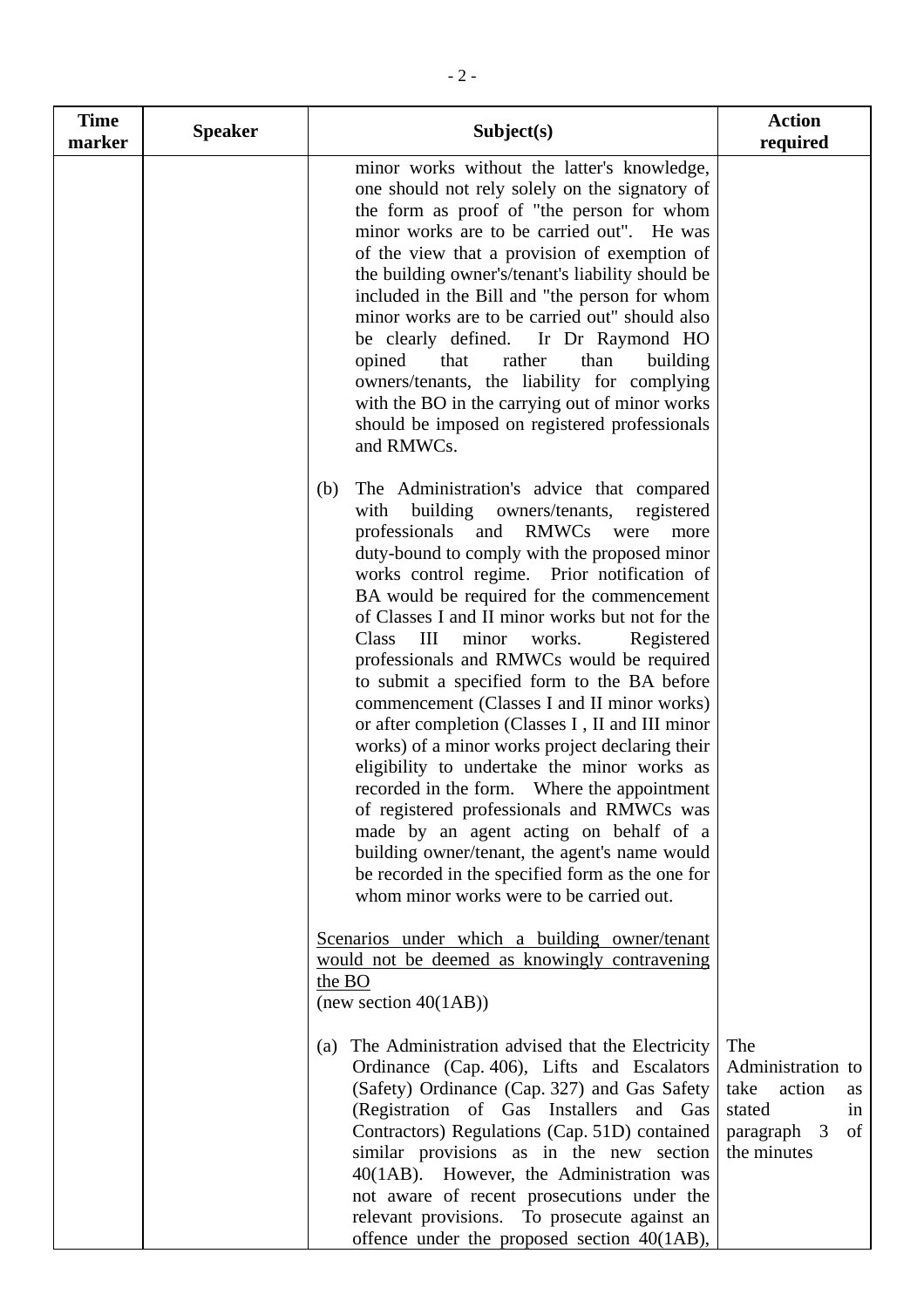| <b>Time</b><br>marker | <b>Speaker</b>             | Subject(s)                                                                                                                                                                                                                                                                                                                                                                                                                                                                                                                                                                            | <b>Action</b><br>required                                                                                     |
|-----------------------|----------------------------|---------------------------------------------------------------------------------------------------------------------------------------------------------------------------------------------------------------------------------------------------------------------------------------------------------------------------------------------------------------------------------------------------------------------------------------------------------------------------------------------------------------------------------------------------------------------------------------|---------------------------------------------------------------------------------------------------------------|
|                       |                            | the Prosecution must prove the <i>mens rea</i> (guilty<br>mind in respect of appointment of unregistered<br>persons) and <i>actus reus</i> (guilty act in respect of<br>the appointment of unregistered persons for the<br>carrying out of minor works) of the case. In<br>other words, the Prosecution needed to prove<br>beyond reasonable doubt that the person for<br>whom minor works were carried out had the<br>"knowledge" that the contractor was not<br>qualified but still appointed such contractor to<br>carry out minor works for him when the<br>appointment was made. |                                                                                                               |
|                       |                            | Mr James TO held the view that as the<br>(b)<br>legislative intent to introduce a minor works<br>control system was to ensure building safety,<br>the criminal sanction in relation to the proposed<br>section $40(1AB)$ should only be imposed when<br>an act possibly jeopardizing building safety, i.e.<br>the commencement of minor works, had<br>actually been done.                                                                                                                                                                                                             | The<br>Administration to<br>take<br>action<br><b>as</b><br>stated<br>in<br>paragraph $4(b)$ of<br>the minutes |
|                       |                            | Offence applicable to RMWCs for contravening the<br><b>BO</b><br>(new section $40(2E)$ )                                                                                                                                                                                                                                                                                                                                                                                                                                                                                              |                                                                                                               |
|                       |                            | (a) Prof Patrick LAU opined that criminal sanction<br>to be imposed on RMWCs for contravening the<br>BO should be heavier than that applicable to<br>building owners/tenants.                                                                                                                                                                                                                                                                                                                                                                                                         |                                                                                                               |
|                       |                            | (b) Citing the Security and Guarding Services<br>Ordinance (Cap. 460) whereby service providers<br>only but not users would be liable for offences<br>specified in the Ordinance, Ms Miriam LAU<br>considered that criminal liability under the<br>proposed minor works control regime should<br>only<br>be<br>imposed<br>the<br>registered<br>on<br>professionals/RMWCs.                                                                                                                                                                                                             |                                                                                                               |
| $012752 -$<br>013203  | Chairman<br>Administration | Clause-by-clause examination of the Bill<br>Nos.<br>$CB(1)473/07-08(01)$<br>(LC)<br>Paper<br>and<br>$CB(1)1146/07-08(01))$                                                                                                                                                                                                                                                                                                                                                                                                                                                            |                                                                                                               |
|                       |                            | Clause $16$ – New section 14AA (approval and<br>consent not required for minor works)<br>For the Chinese version of the Bill, the new section<br>14AA would be amended as "如小型工程在沒有根<br>據第14(1)條獲建築事務監督批准及同意下展開                                                                                                                                                                                                                                                                                                                                                                       | The<br>Administration to<br>action<br>take<br><b>as</b><br>stated<br>1n<br>paragraph $4(c)$ of<br>the minutes |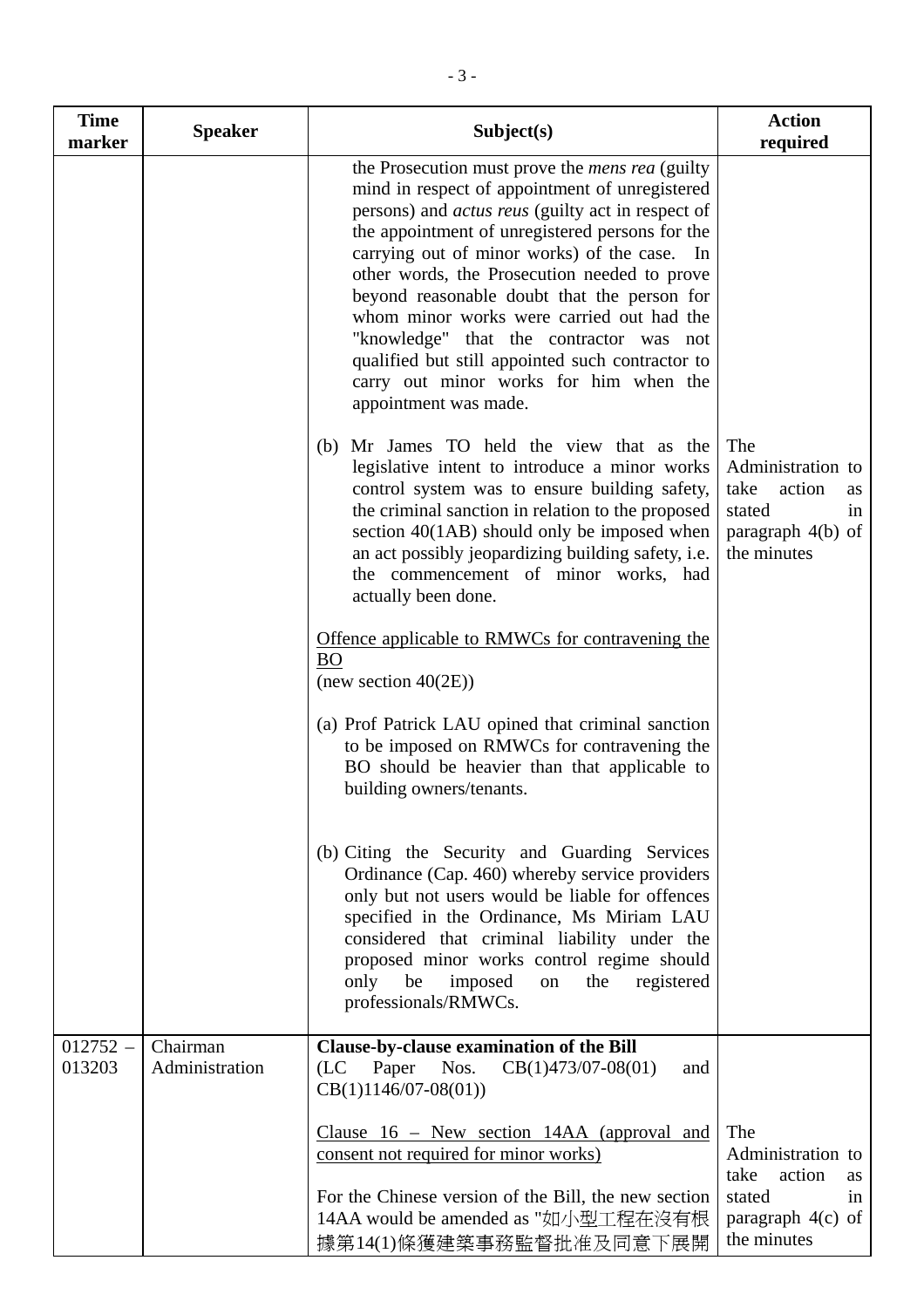| <b>Time</b><br>marker | <b>Speaker</b>                                                               | Subject(s)                                                                                                                                                                                                                                                                                                                                                                                                                                                                                                                                                                                                                                                                                                                                                                                                                                                                                                                                                                                                                                                                                                                                                                                                                                                                                                                                                                                                                                                                                                                                                                                                                                                                               | <b>Action</b><br>required |
|-----------------------|------------------------------------------------------------------------------|------------------------------------------------------------------------------------------------------------------------------------------------------------------------------------------------------------------------------------------------------------------------------------------------------------------------------------------------------------------------------------------------------------------------------------------------------------------------------------------------------------------------------------------------------------------------------------------------------------------------------------------------------------------------------------------------------------------------------------------------------------------------------------------------------------------------------------------------------------------------------------------------------------------------------------------------------------------------------------------------------------------------------------------------------------------------------------------------------------------------------------------------------------------------------------------------------------------------------------------------------------------------------------------------------------------------------------------------------------------------------------------------------------------------------------------------------------------------------------------------------------------------------------------------------------------------------------------------------------------------------------------------------------------------------------------|---------------------------|
|                       |                                                                              | 或進行, 而第4A(1)及9AA(1)條已就該工程而獲<br>符合, 則第14(1)條並不就該工程而適用。".                                                                                                                                                                                                                                                                                                                                                                                                                                                                                                                                                                                                                                                                                                                                                                                                                                                                                                                                                                                                                                                                                                                                                                                                                                                                                                                                                                                                                                                                                                                                                                                                                                  |                           |
| $013204 -$<br>013632  | Chairman<br>Administration                                                   | Clause $22$ – New section 24AA (order for<br>demolition, removal, or alteration of prescribed<br>requirement minor works)<br>The Administration advised and explained that the<br>current drafting could not be simplified.                                                                                                                                                                                                                                                                                                                                                                                                                                                                                                                                                                                                                                                                                                                                                                                                                                                                                                                                                                                                                                                                                                                                                                                                                                                                                                                                                                                                                                                              |                           |
| $013633 -$<br>015250  | Chairman<br>Ms LI Fung-ying<br>Ms Miriam LAU<br>Administration<br><b>ALA</b> | Clause $26$ – New section 39C (Building Authority<br>shall not serve order under section 24 or notice<br>under section 24C)<br>(a) Ms LI Fung-ying noted that only three specific<br>types of unauthorized building works (UBWs),<br>namely supporting frames for air conditioners,<br>drying racks and small canopies, would be<br>covered by the Validation Scheme.<br>For<br>properties with other types of UBWs, she asked<br>if demolition orders might still be served<br>requiring the building owners concerned to<br>demolish the UBWs even if the Validation<br>Scheme had been duly completed.<br>(b) The Administration advised that to rationalize<br>three specific types of UBWs and enable<br>owners to retain them for continued use, it was<br>proposed to introduce a Validation Scheme as<br>part of the minor works control system.<br>Subject to the inspection and certification by a<br>building professional or registered contractor<br>and submission of relevant records to the BA to<br>confirm their safety, no enforcement action<br>would be taken against these three types of<br>UBWs unless their safety conditions changed.<br>Moreover, no time limit would be imposed for<br>completing the validation. For UBWs not<br>covered by the Validation Scheme, they should<br>be demolished for the sake of building safety<br>Buildings Department would<br>take<br>and<br>enforcement actions<br>according<br>the<br>to<br>established policy. Building owners might<br>follow the simplified procedures of the<br>proposed minor works control system to<br>re-construct building works which<br>were<br>designated as minor works under the system. |                           |